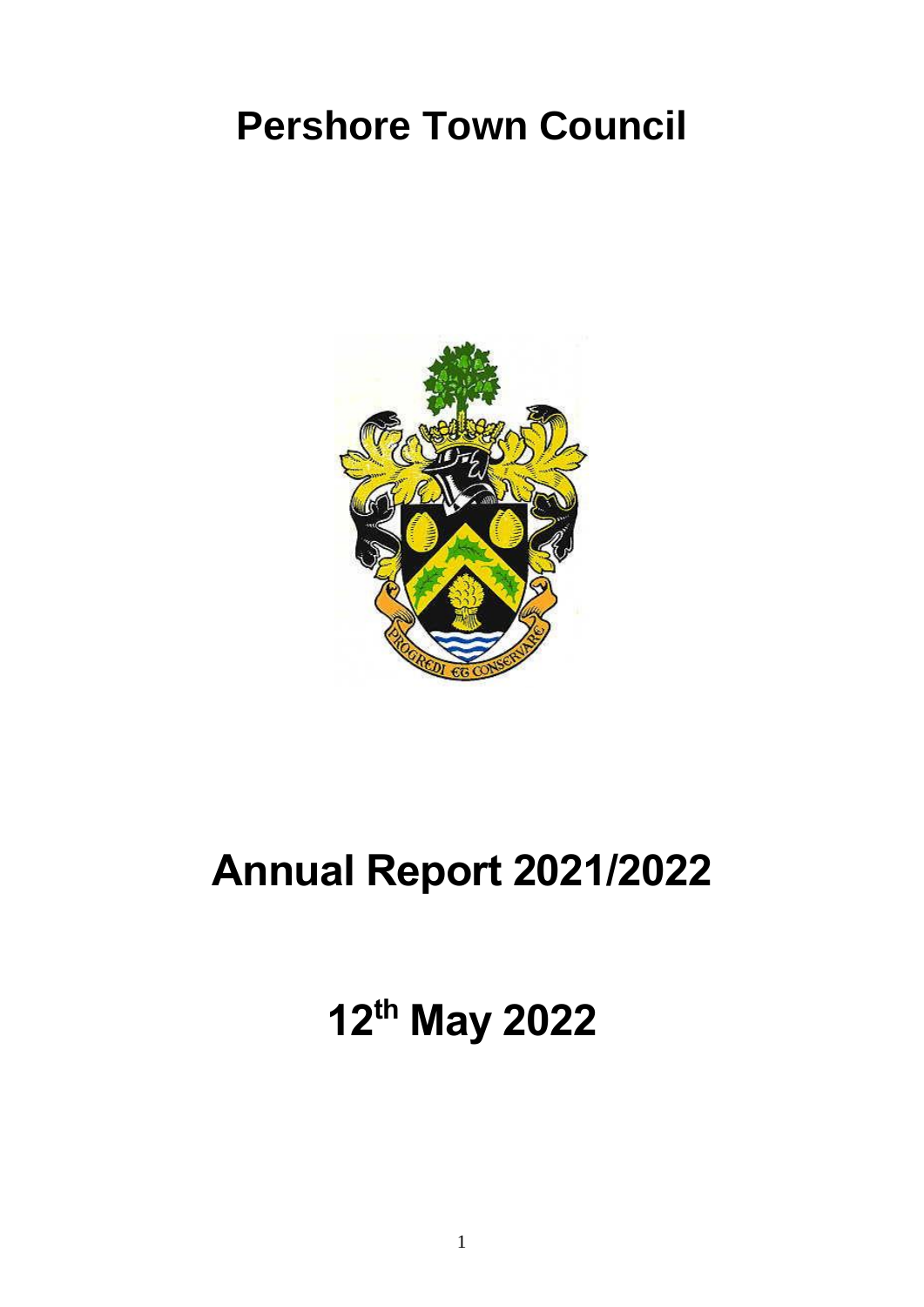# **Report from the Town Mayor – Councillor Julian Palfrey**

This last council year has literally seen an incredible transformation as the town of Pershore is now "back in action" and normal service is fast being restored!

For the first few months when I took over as Mayor, we were beginning to emerge tentatively from a long transition with terms such as lockdown, furlough and social distancing still in common parlance. With gradual easing of lockdowns we may have reverted from council meetings via Zoom to socially distanced meetings, but last year's Annual Meeting was our first for two years and unusual in that for the first time with social distancing in force we moved from the our usual venue of the Town Hall to the Civic Centre with a strict limit on the number of guests and no opportunity for celebrations or a proper "thank you" to those charitable and volunteer organisations who had worked very hard in an extremely difficult year to help and support Pershore residents. Whilst the Town Hall was closed to the public at the height of the pandemic, our hard-working staff were still kept busy with telephone enquiries, offering advice and support and helping to organise the prescription run.

In such circumstances my civic duties were extremely limited and were mainly outdoor events with the first a pleasant afternoon visiting Pershore's Open Gardens in early June. Apart from attending a socially distanced but impressive service in Worcester Cathedral launching the Three Choirs Festival there was little until the unveiling of a memorial plaque at the Vale Crematorium and an enjoyable day with my consort Helen at Ludlow's Charity Market both at the end of July and an evening aboard the Mayor of Droitwich's Riverboat cruise from Stourport-on-Severn in early August.

But with lockdowns easing further planning began for the popular events in Pershore's calendar and it was great to be a small part of Pershore's Carnival restored after a three-year absence and to see the crowds lining the High Street for the procession and the numbers of residents and visitors thronging to the many attractions on the Abbey Park. It is also good to see the restoration of other popular events such as Pershore Midsummer Brass in July and the Pershore Plum Fayre at the end of August.

Lockdowns also affected the ability to arrange fund raising events last year for my Mayor's Charity - Pershore Talking Newspaper - but they got off to a storming start thanks mainly to volunteers from PTN organising a Mayor's Coffee morning in December and the same night following a concert by Worcester Male Voice Choir in the Abbey the choir generously decided to give all the contents of a bucket collection to my charity - funds which were further boosted by a skittles evening and just last week a successful quiz evening.

This is an important year marking HM The Queen's Platinum Jubilee and to help mark the occasion I was pleased to support Pershore Rotary Club in the planting of an English oak in our Abbey Park. All my generation (I was born in Coronation year!) and younger - will have known no other monarch and none can fail to be aware of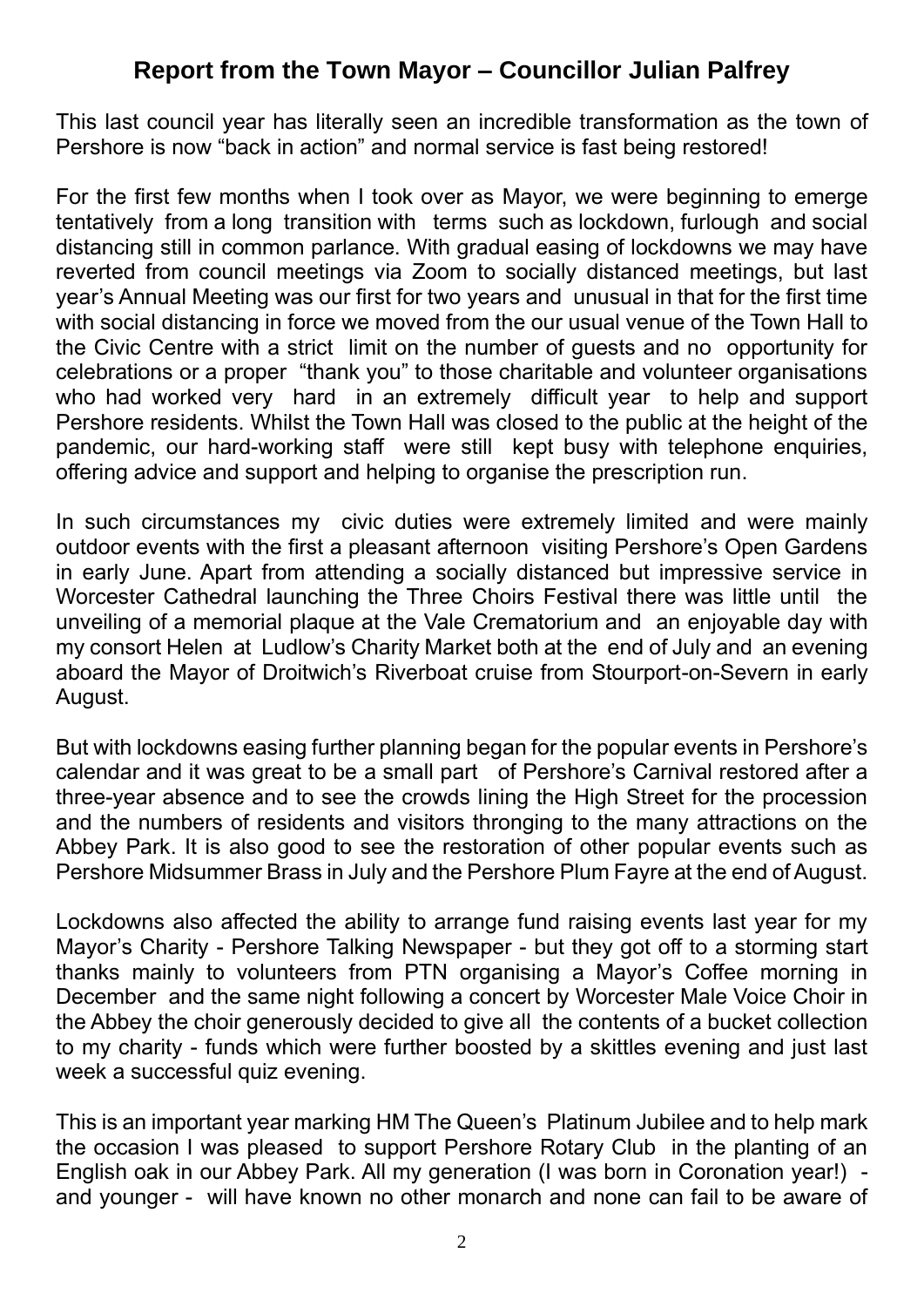the incredible service and dedication Her Majesty has shown to our country and the commonwealth over 70 years. In this important year I was pleased to organise a special concert by Alcester Victoria Silver Band in aid of my charity and celebrating the Queen's 96<sup>th</sup> birthday - the band's first "gig" for two and a half years due to Covid restrictions. Pershore Town Council is taking part in the jubilee celebrations with the lighting of a beacon at the top of Holloway, a special Platinum Jubilee service in the Abbey and a Lunch in the Park event in our Abbey Park.

It is good to see progress on some outstanding projects with Princess Diana's Gardens at the entrance to the King George V playing fields now looking much more attractive following delays caused by a worldwide shortage of resin. Avon Meadows car park was taken back by the Town Council recently and has taken the opportunity to tidy the area up, install a new bridge and make the area more attractive to residents and visitors with the provision of seats and picnic benches as well as completely refurbishing the old slipway.

Councillor Chris Parsons and I were invited to the opening of the Well Being hub supported by the Town Council - now in its new premises in the High Street which provides an important service for local people seeking advice or support with the hub also helping to tackle the issues of social isolation for people just looking to meet over a cup of tea and a chat.

Pershore residents responded magnificently when town councillors and volunteers worked hard to organise a successful bring and buy sale in the Town Hall raising over £4,000 on just one Saturday morning to raise funds to assist Ukrainian refugees, together with a successful coffee morning two weeks later raising a further £1,000. Please support a further coffee morning being held to raise funds for the people of Ukraine this Saturday morning in the Town Hall from 1000-1200.

In comparison with May last year this month has been an incredibly busy time with no less than seven mayors – Evesham, Worcester, Malvern, Droitwich, Stourport and Tewkesbury – as well as myself – and the Chairman of Worcs County Council standing down. The Mayoral diary has been full with a number of special events, civic services and mayor makings which my consort, Helen, and I have been privileged to attend and made to feel very welcome. My own Civic Service was postponed for almost a year due to Covid restrictions taking place near to the end of my term last month and I would like to extend my sincere thanks to our vicar Claire Lording, my chaplain Peter Stansbie, Pershore Abbey Choir and organist John Wilderspin and all involved including family and friends and many civic guests, some travelling from as far afield as Ross-on-Wye, Ludlow and Ledbury, in joining us for a moving and most memorable service.

No annual report from me would be complete without a mention of public transport and after years of campaigning it is great to be able to report that Pershore Station now has an hourly service of trains throughout the day to Oxford, London, Worcester and Malvern upgraded to half hourly in the late afternoon peak. The full service is now being restored after cutbacks during Covid restrictions from this Sunday, May 15<sup>th</sup>.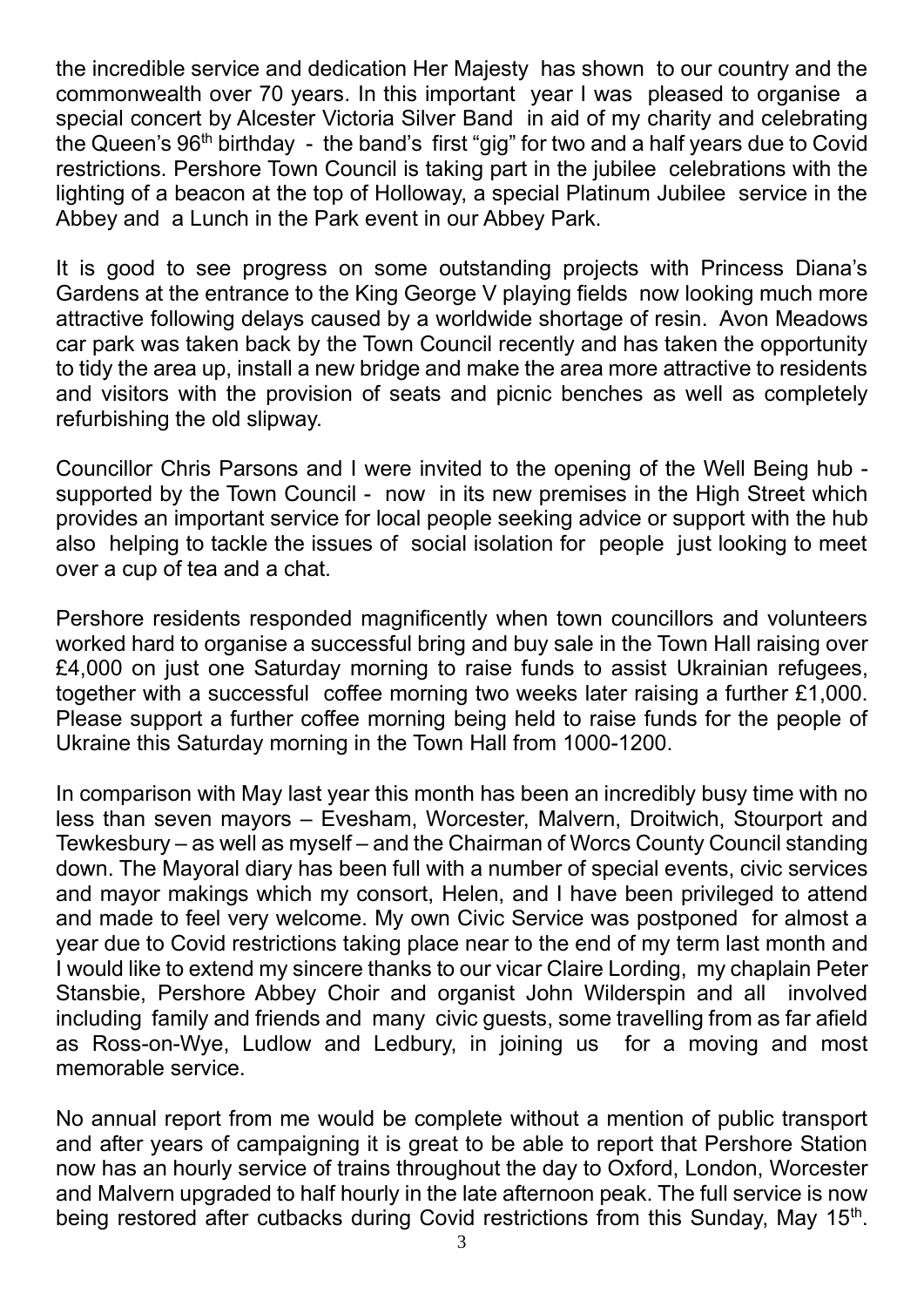Progress on the long running saga of the new footbridge and station car park appears desperately slow but four partners – Great Western, Network Rail, Wychavon District and Worcestershire County Councils – have identified a suitable footbridge and are now working together to get the necessary funding in place. Following the loss of local bus services and the failure of Worcestershire County Council's bid for central government funding for its Bus Service Improvement Plan, Pershore Town Council has been in regular contact with the three MPs in the south of the county who now appear to be hopeful of finding some solution to the crisis.

Just before the Evesham Civic Service last Sunday in All Saints Church, Evesham, I was sitting with my consort, Dr Helen Whitwell, admiring Evesham's pedestrianised Town Square with its impressive Town Hall building, its welcoming environment with attractive seated areas, tree cover and outdoor cafe and thinking how in the future Pershore could similarly offer a real attraction and focal point for residents of the town and visitors alike,

Of the three Wychavon towns Pershore is the only one without a town square. Your Town Council is now planning for the future and following a successful initial bid for funding is hoping to work with Wychavon District Council and Worcestershire County Council in a project to help make Broad Street more pedestrian friendly, welcoming and an attractive focal point both for residents and visitors alike. The council has launched a consultation exercise and would welcome your views.

I would now like to thank a number of people for their help and support over not just this year but in recent times. I never thought I would be standing in front of you all today after a year as mayor of the town of Pershore. I was first approached around seven years ago, but it was at a difficult time when my mother was unwell, and I thought I had "missed my chance" in the future.

I would like to thank town councillors for their support in this challenging year but particularly to Councillor Charles Tucker who 35 years ago first encouraged me to stand for council, and to Councillor Chris Parsons who gave me every encouragement to take on the mayoral role after a record three years as Deputy Mayor.

With my somewhat disorganised approach I would like to offer my sincere thanks to Rose in the Town Council office for her fantastic efforts in ensuring that as Mayor I was in the right place at the right time and to know what I am doing there. I would like to extend those sincere thanks to Ann as our Town Clerk for all her help and advice and to our Deputy Town Clerk Charlie and to Alison for their cheerful help and support throughout the year.

I would also like to thank my consort Helen basically for "being there" and accompanying me to so many of the mayoral events which have been made even more enjoyable for her presence and sense of fun.

And finally, before closing I would like in particular to thank my Deputy Mayor Councillor Matthew Winfield who as a good friend has always been someone I can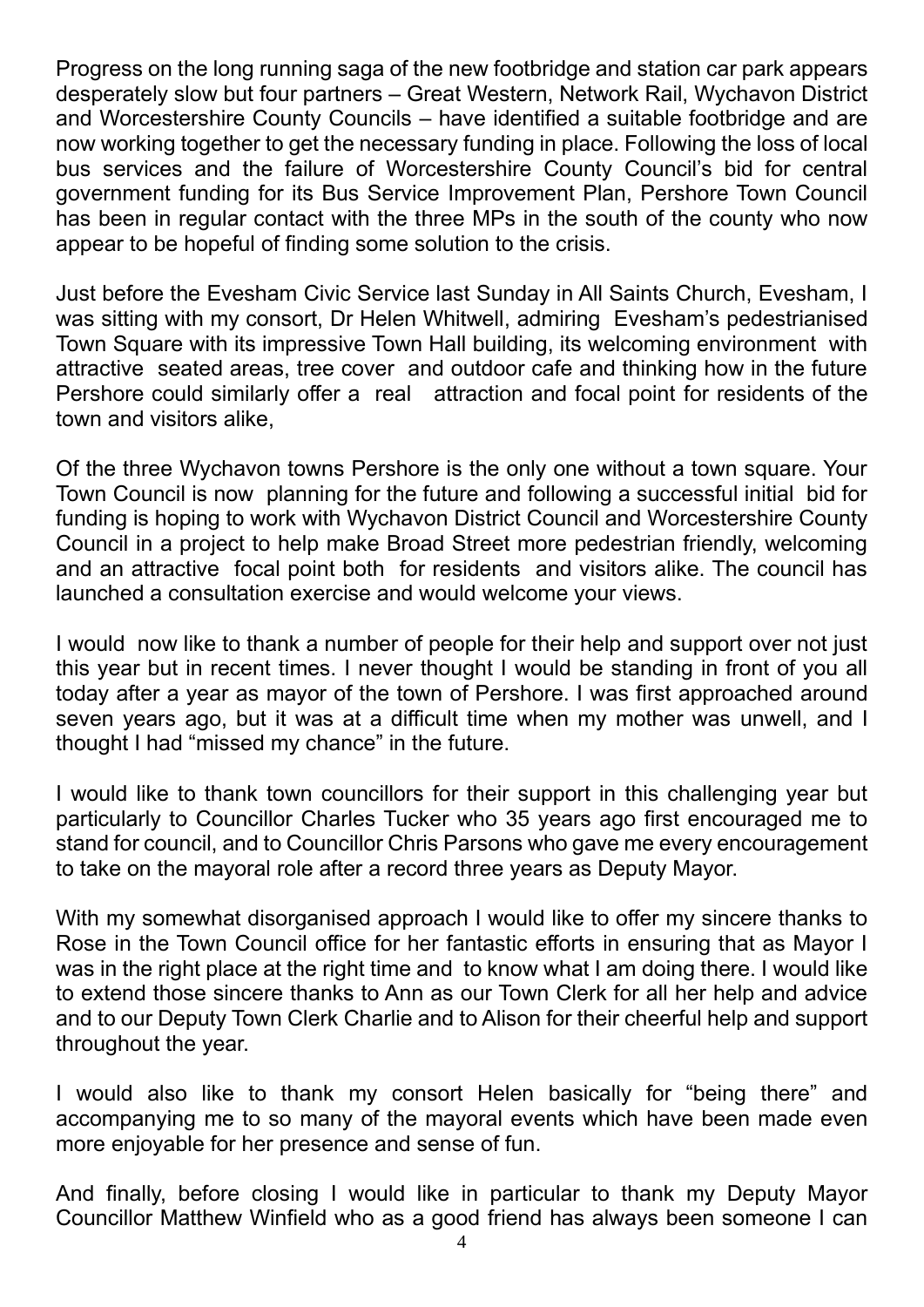rely on for advice and help, and who has readily attended functions for me when I have been unavailable.

Despite the fact that Matthew is half my age he has already served on this council for nine years – six of those as a very able and effective chairman of one of the council's two main committees and I hope that as our youngest ever Mayor councillors will give him the same support they have shown to me in his forthcoming year as Mayor of Pershore.

Cllr Julian Palfrey Town Mayor

#### **Councillor Activities:-**

During the year, as well as attending Council meetings and making decisions, councillors have also represented the Council on a number of outside bodies. These include:-

Citizens Advice Pershore Volunteer Centre Pershore Town Football Club Emergency Planning Council for the Protection of Rural England Vale Public Transport Group Riverside Youth Centre

A report from each of the Council representatives on these groups will be available on our web site in due course and are available for residents on request.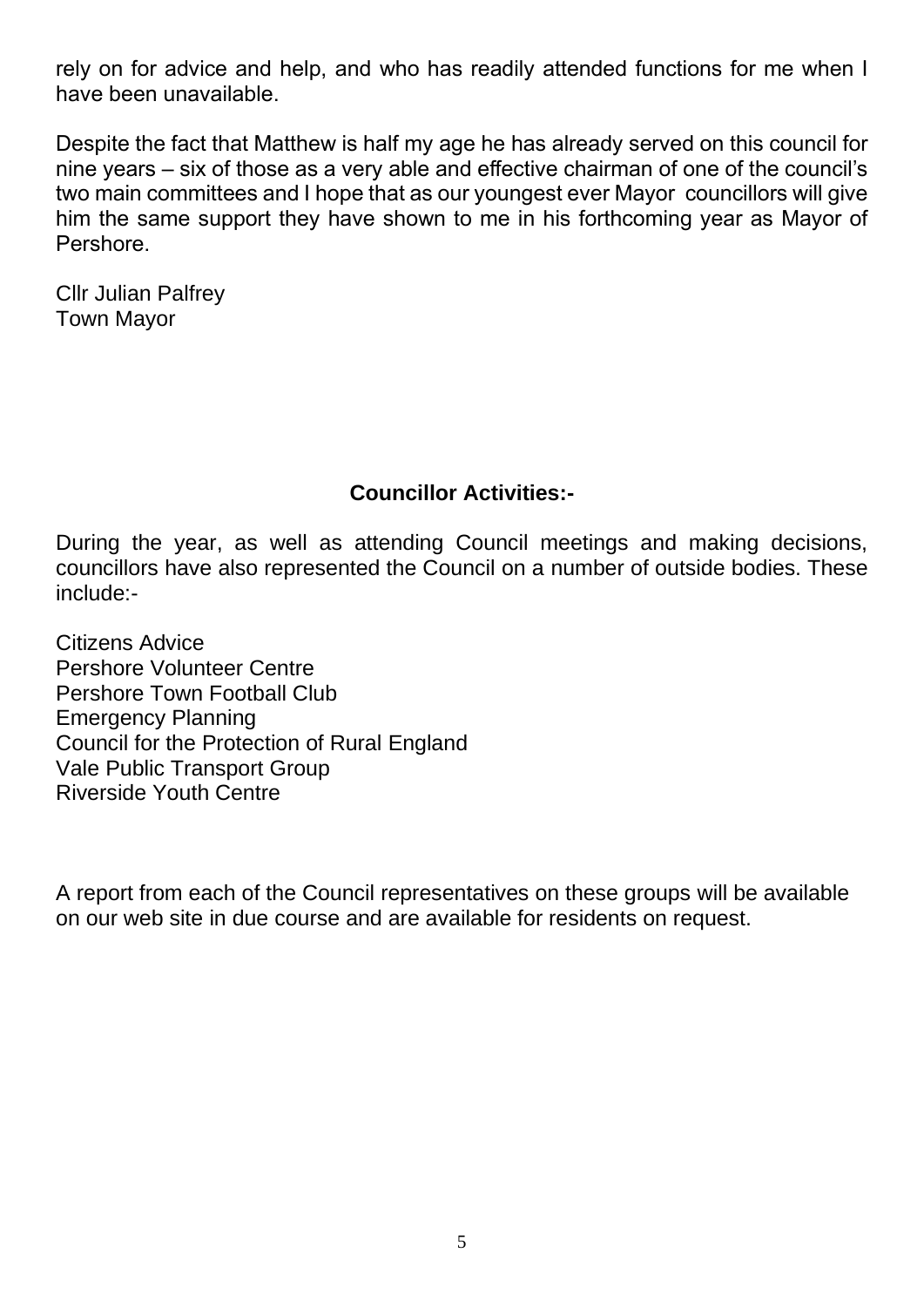#### **The Town Council owns and manages:-**

- Riverside land at King George's Field and Avon Meadows
- Avon Meadows Car Park and picnic area
- Grassed play area at Cherry Orchard
- Allotments in Defford Road
- Pershore Cemetery and car park
- Town Hall and walkway
- Pershore Library and Visitor Information centre
- Land off Holloway available to walkers for picnics and a rest area
- Small area of land adjacent to Holloway
- White Railings moorings (leased to A.N.T.)

### **The Town Council controls and manages:-**

• St Andrews Gardens

# **The Town Council provides:-**

- Street lighting in residential areas
- Bus Shelters
- Vehicle Activated signs
- Town Clock on the Town Hall
- Benches and litter bins
- Flower tubs, hanging baskets and floral displays
- Christmas lights
- Grants to local organisations
- Free accommodation at the library and a grant to the Citizens Advice Bureau, reviewed annually
- Rooms in the Town Hall and the Library for hire to local groups in the town
- Exchanges, through the Twinning and Tourism Committee, to our twin towns
- The Visitor Information Centre at the Library
- The land for the Riverside Youth Centre on a lease
- The land for Pershore Town Football Club on a lease
- The land for the Leisure Centre on a lease
- Free accommodation for the Heritage Centre

### **Town Council Finances**

Please see charts on page 7 showing how the Council has spent your money during the year to 31st March 2022. A detailed copy of the financial statements is available on the Town Council website or hard copy on request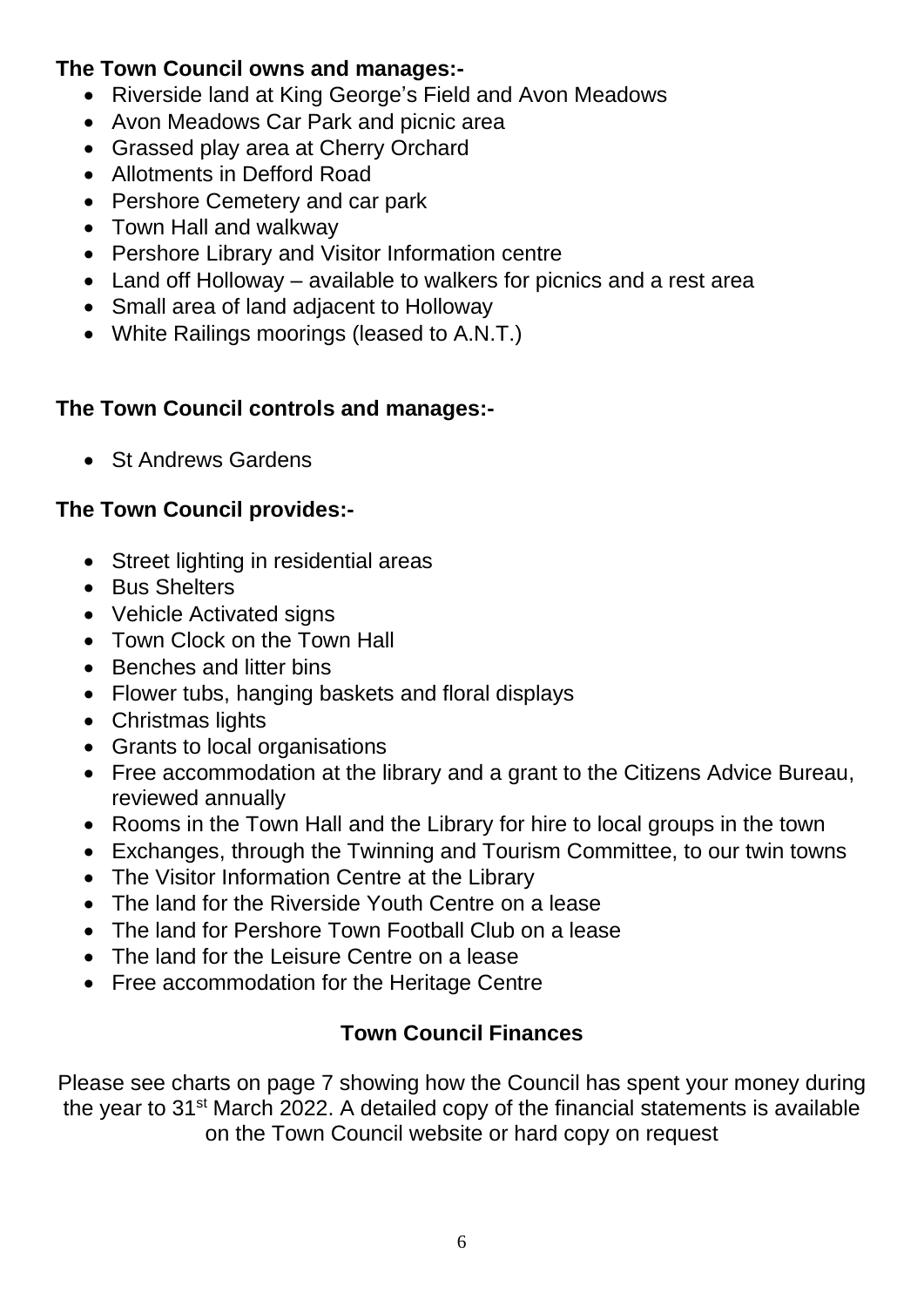#### Please note that income or expenditure of less than £3500 is not specified.



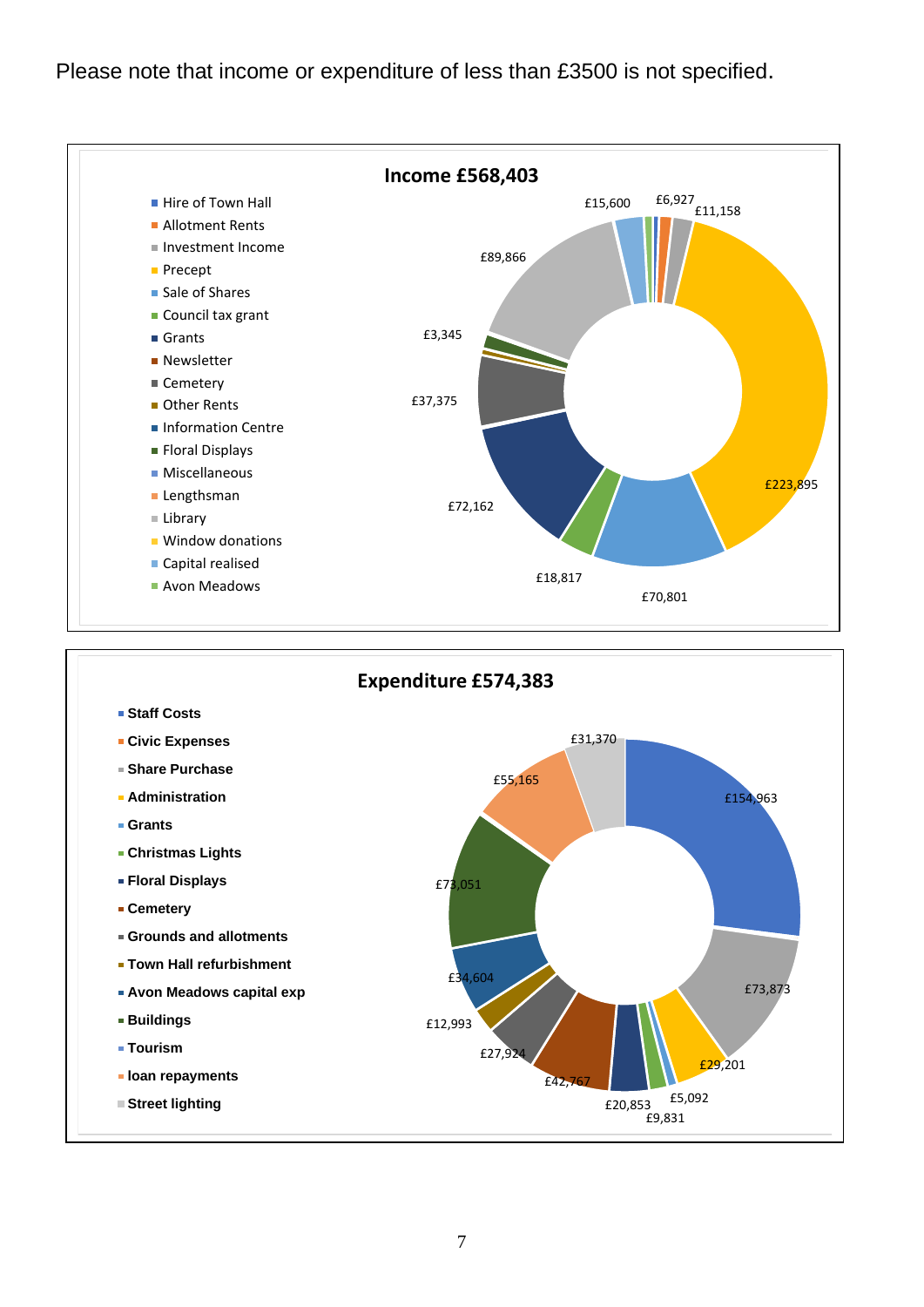#### **Full Council and Committee meetings for the year 2022/23**

Pershore Town Hall, 34 High Street, Pershore (Cemetery Committee will take place at the Cemetery Chapel in summer)

| ZUZZ<br>19 <sup>th</sup><br>May<br>May 26th                             | <b>Planning Committee</b><br><b>Town Council</b><br><b>Cemetery Committee</b>                                                                                                               |
|-------------------------------------------------------------------------|---------------------------------------------------------------------------------------------------------------------------------------------------------------------------------------------|
| June 1 <sup>st</sup><br>June 1 <sup>st</sup><br>June 16th               | Youth Council (Town Hall)<br><b>Finance and Property Committee</b><br><b>Planning Committee</b><br><b>Town Council</b>                                                                      |
| July 6 <sup>th</sup><br>July 14th<br>July 21st<br>July 28 <sup>th</sup> | Youth Council (High School)<br><b>Amenities and Environment Committee</b><br><b>Planning Committee</b><br><b>Town Council</b><br><b>Cemetery Committee</b>                                  |
| August 4th<br>August 8 <sup>th</sup>                                    | <b>Finance and Property Committee</b><br><b>Twinning and Tourism Committee</b>                                                                                                              |
| Sept 1st<br>Sept 8th<br>Sept 14th<br>Sept 22 <sup>nd</sup>              | <b>Planning Committee</b><br><b>Town Council</b><br><b>Amenities and Environment Committee</b><br>Youth Council (tbc)<br><b>Cemetery Committee</b>                                          |
| Oct 5 <sup>th</sup><br>Oct 6 <sup>th</sup><br>Oct 20 <sup>th</sup>      | Youth Council (tbc)<br><b>Finance and Property Committee</b><br><b>Planning Committee</b><br><b>Town Council</b>                                                                            |
| Nov 2nd<br>Nov 10th<br>Nov 14th<br>Nov 17th<br>Nov 24th                 | Youth Council (tbc)<br><b>Amenities and Environment Committee</b><br><b>Twinning and Tourism Committee</b><br><b>Planning Committee</b><br><b>Town Council</b><br><b>Cemetery Committee</b> |
| Dec 1st<br>Dec 7 <sup>th</sup><br>Dec 15th                              | <b>Finance and Property Committee</b><br>Youth Council (tbc)<br><b>Planning Committee</b><br><b>Town Council</b>                                                                            |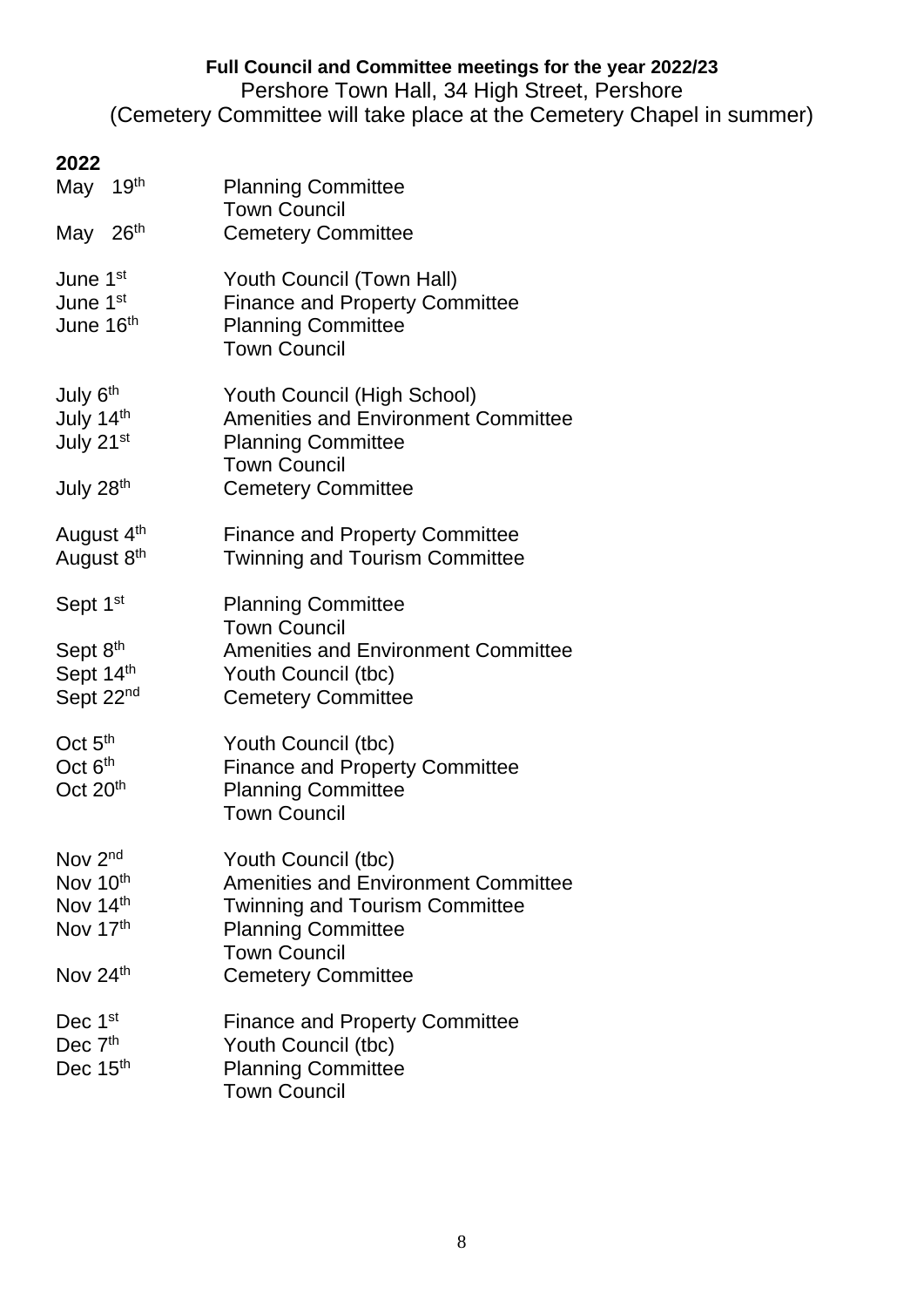| 2023                 |                                                  |
|----------------------|--------------------------------------------------|
| Jan 4 <sup>th</sup>  | Youth Council (tbc)                              |
| Jan 12 <sup>th</sup> | <b>Amenities and Environment Committee</b>       |
| Jan 19 <sup>th</sup> | <b>Planning Committee</b>                        |
|                      | <b>Town Council</b>                              |
| Jan 26 <sup>th</sup> | <b>Cemetery Committee</b>                        |
| Feb 1 <sup>st</sup>  | Youth Council (TBC)                              |
| Feb 2 <sup>nd</sup>  | <b>Finance and Property Committee</b>            |
| Feb 13 <sup>th</sup> | <b>Twinning and Tourism Committee</b>            |
| Feb 16th             | <b>Planning Committee</b>                        |
|                      | <b>Town Council</b>                              |
| Mar 1 <sup>st</sup>  | Youth Council (tbc)                              |
| Mar 9 <sup>th</sup>  | <b>Amenities and Environment Committee</b>       |
| March 23rd           | <b>Cemetery Committee</b>                        |
| Apr 5 <sup>th</sup>  | Youth Council (tbc)                              |
| Apr 6 <sup>th</sup>  | <b>Finance and Property Committee</b>            |
| Apr 13th             | <b>Planning Committee</b>                        |
|                      | <b>Town Council</b>                              |
| May 3rd              | Youth Council (tbc)                              |
| May 4 <sup>th</sup>  | <b>Amenities and Environment Committee</b>       |
|                      |                                                  |
| May 8 <sup>th</sup>  | <b>Twinning and Tourism Committee</b>            |
| May 11 <sup>th</sup> | Town and Annual Meetings                         |
| May 18th             | <b>Planning Committee</b>                        |
| May 25 <sup>th</sup> | <b>Town Council</b><br><b>Cemetery Committee</b> |